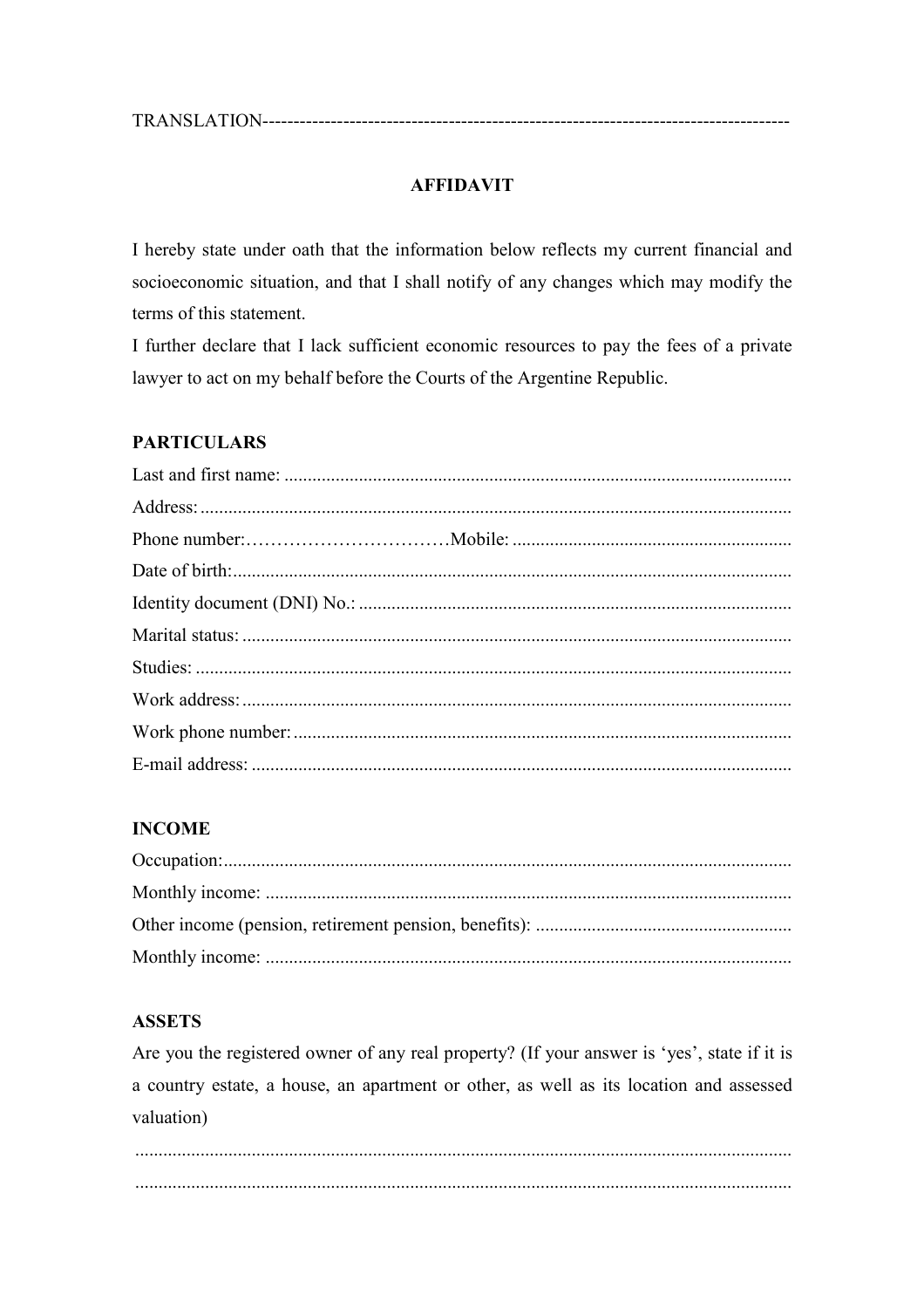Do you own a motor vehicle and/or a vessel? (If your answer is 'yes', state its assessed valuation)

Do you have bank deposits or financial investments? (If your answer is 'yes', state the amount)

Do you have any other income? (If your answer is 'yes', state the amount) 

# **HOUSING**

# **FAMILY**

Before me: